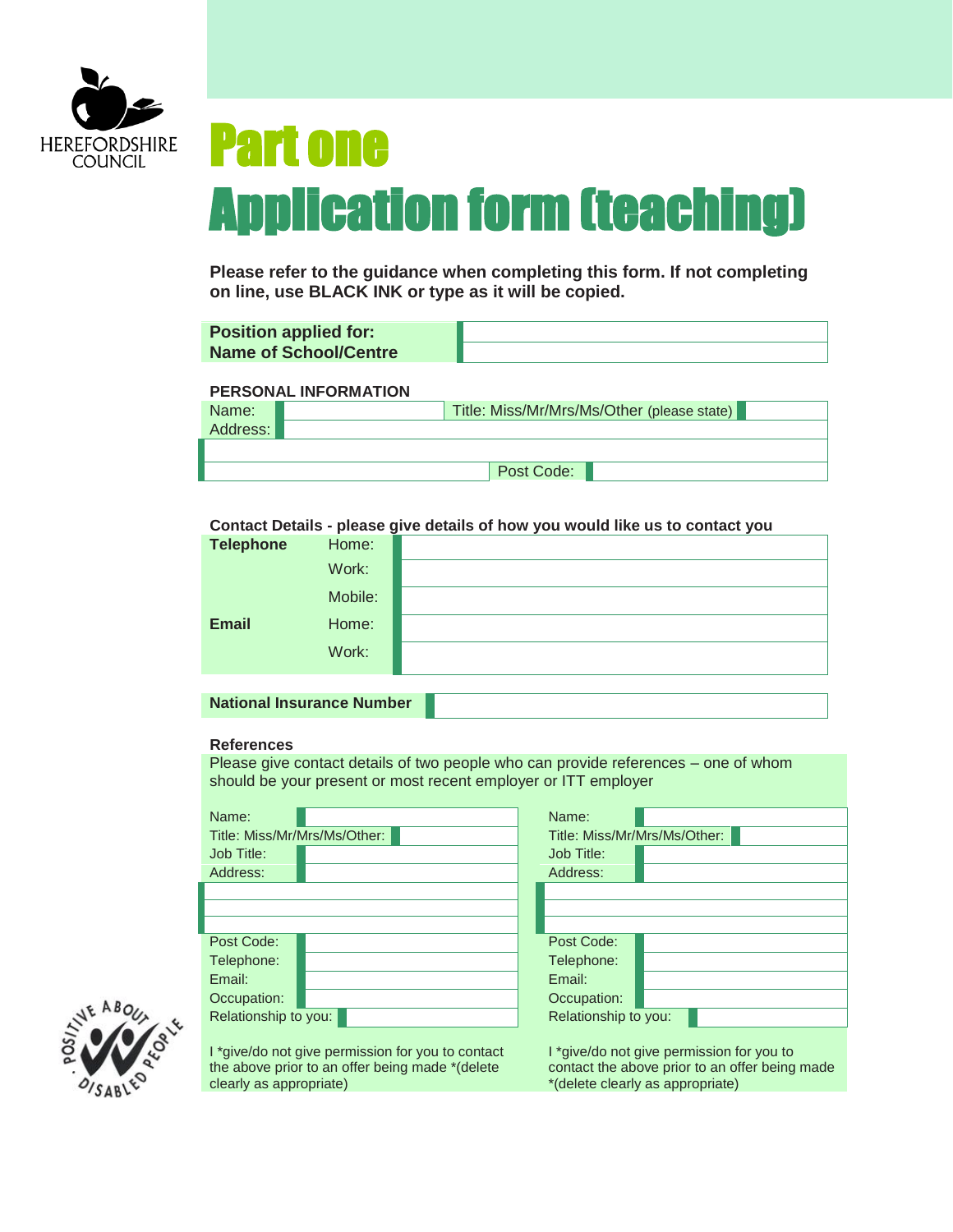# EDUCATION, TRAINING AND QUALIFICATIONS

| Please give brief details of all training and other courses you have undertaken whether or not they<br>are relevant to this post.                                                            |                                   |                                     |                         |
|----------------------------------------------------------------------------------------------------------------------------------------------------------------------------------------------|-----------------------------------|-------------------------------------|-------------------------|
| <b>Name of school</b><br><b>University / Training Institution</b>                                                                                                                            | <b>From-to</b><br>(mth/year)      | <b>Qualifications</b><br>Inc grades | <b>Date</b><br>obtained |
| Secondary schools                                                                                                                                                                            |                                   |                                     |                         |
|                                                                                                                                                                                              |                                   |                                     |                         |
|                                                                                                                                                                                              |                                   |                                     |                         |
|                                                                                                                                                                                              |                                   |                                     |                         |
|                                                                                                                                                                                              |                                   |                                     |                         |
| Further or Higher Education (full and part time)                                                                                                                                             |                                   |                                     |                         |
|                                                                                                                                                                                              |                                   |                                     |                         |
|                                                                                                                                                                                              |                                   |                                     |                         |
| <b>Teaching qualifications</b>                                                                                                                                                               |                                   | Age range                           |                         |
|                                                                                                                                                                                              |                                   | DfES reference no.                  |                         |
|                                                                                                                                                                                              |                                   | <b>GTC Membership</b><br>Yes I      | ∐ No [                  |
| NPQH (date achieved / registration accepted)                                                                                                                                                 |                                   |                                     |                         |
| Professional development (relevant courses and other, including dates)                                                                                                                       |                                   |                                     |                         |
|                                                                                                                                                                                              |                                   |                                     |                         |
|                                                                                                                                                                                              |                                   |                                     |                         |
| Membership of professional bodies (excluding Teachers' Professional associations)                                                                                                            |                                   |                                     |                         |
|                                                                                                                                                                                              |                                   |                                     |                         |
|                                                                                                                                                                                              |                                   |                                     |                         |
| Applicants invited for interview will be required to produce documentary evidence of their qualifications                                                                                    |                                   |                                     |                         |
| Provide details here of your employment history starting with your current or most recent<br>employer. You can include any voluntary or unpaid work that you may have done, that is relevant |                                   |                                     |                         |
| to the role.<br><b>Post held</b><br><b>Current/most recent</b>                                                                                                                               | Point on pay                      | <b>Full or</b><br><b>Date</b>       | <b>Reason for</b>       |
| school or other employer<br>(with address)                                                                                                                                                   | spine (indicate<br>responsibility | <b>Started</b><br>part time         | leaving                 |
|                                                                                                                                                                                              | points)                           |                                     |                         |
|                                                                                                                                                                                              |                                   |                                     |                         |
|                                                                                                                                                                                              |                                   |                                     |                         |
|                                                                                                                                                                                              |                                   |                                     |                         |
|                                                                                                                                                                                              |                                   |                                     |                         |
|                                                                                                                                                                                              |                                   |                                     |                         |
| Duties and responsibilities                                                                                                                                                                  |                                   |                                     |                         |
|                                                                                                                                                                                              |                                   |                                     |                         |
|                                                                                                                                                                                              |                                   |                                     |                         |
| <b>Employing Authority</b>                                                                                                                                                                   |                                   |                                     |                         |

**Continue on another sheet if needed**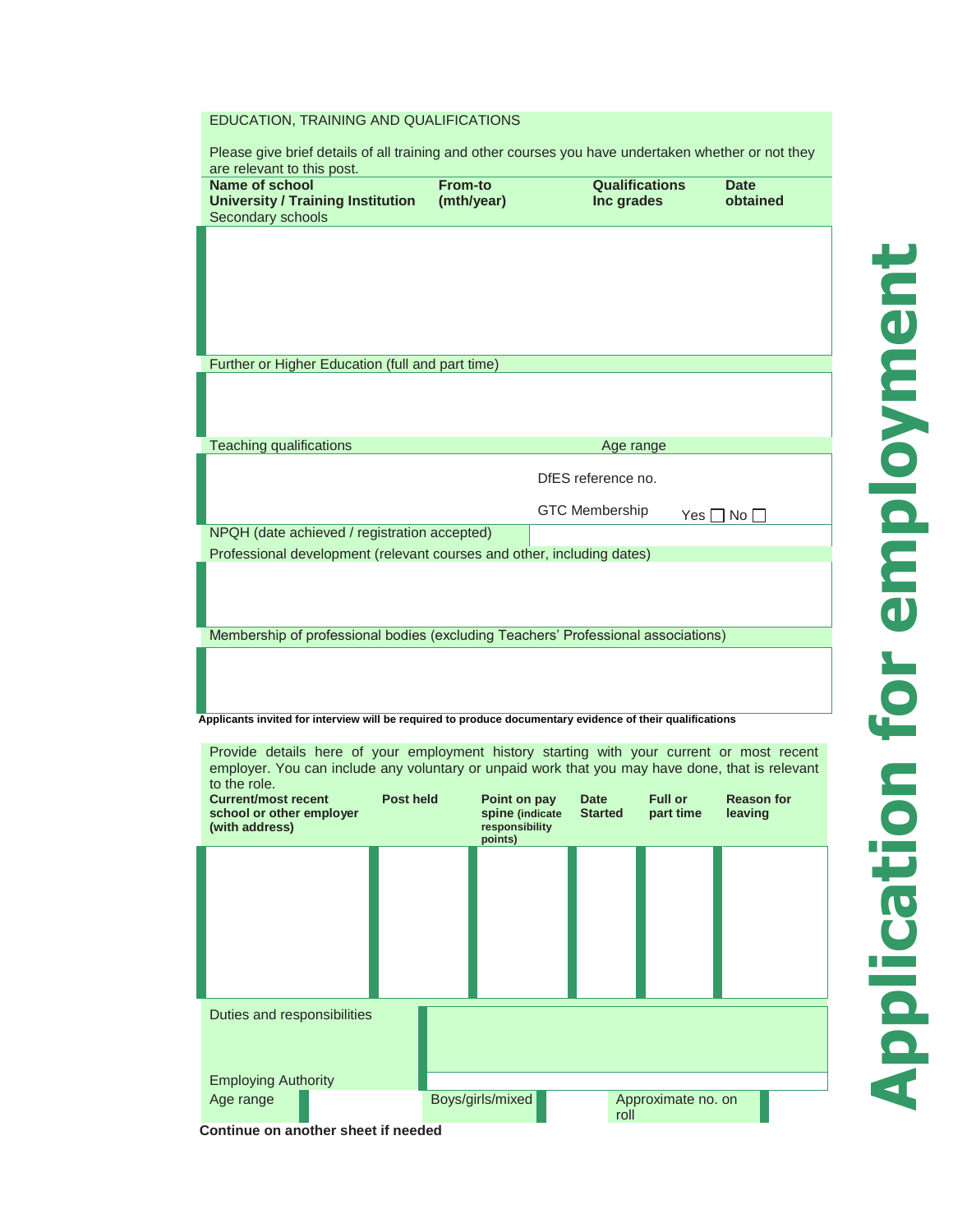| <b>Previous schools or other</b><br>employers and employing<br>authority | Age range &<br>boys / girls /<br>mixed | <b>Approx</b><br>number<br>on roll | <b>Position held and</b><br>responsibilities<br>(and full or part time) | Dates from<br>/ to month $\prime$<br>vear | Reason<br>for<br>leaving |  |
|--------------------------------------------------------------------------|----------------------------------------|------------------------------------|-------------------------------------------------------------------------|-------------------------------------------|--------------------------|--|
|                                                                          |                                        |                                    |                                                                         |                                           |                          |  |
|                                                                          |                                        |                                    |                                                                         |                                           |                          |  |
| Continue on another sheet if needed                                      |                                        |                                    |                                                                         |                                           |                          |  |

## **SUPPORTING STATEMENT**

Please use this space to give information in support of your application for this post. You may wish to include details of any interests, experience, responsibilities or educational philosophy, which you may consider relevant.

(You may continue on additional sheets, subject to an absolute maximum of 4 sides of A4)

### **AVAILABILITY**

If you are shortlisted for interview, may we contact you at work?  $\Box$  Yes  $\Box$  No

#### **JOB SHARING**

Jobs which are currently full-time posts may be considered appropriate for candidates to apply for on a job-share basis. Are you applying as a job sharer?  $\Box$  Yes  $\Box$  No

## **CANVASSING**

Are you related to a \*Councillor or \* employee of Herefordshire Council?

If yes please state relationship: Name: Relation: Relationships: Relationships: Relationships: Relationships: Relationships: Relationships: Relationships: Relationships: Relationships: Relationships: Relationships: Relationships: Relationships: Relationshi

| <b>Relationship:</b> |
|----------------------|
|                      |

**\*Please note that canvassing of Councillors or employees of Herefordshire Council in relation to this application will disqualify any applicant. If evidence is discovered after your appointment, you may be dismissed without notice.**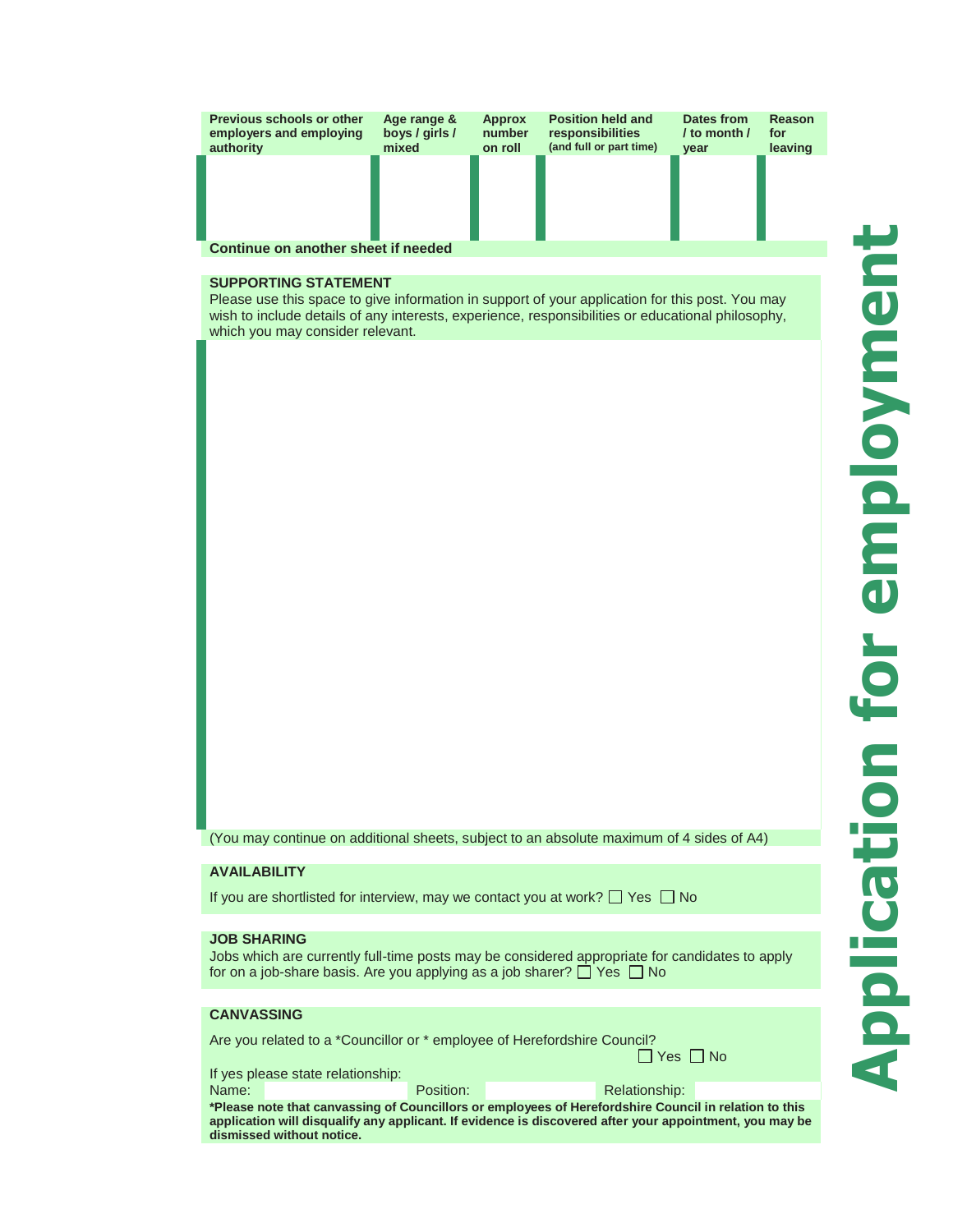|  |  |  | <b>PENSION</b> |  |
|--|--|--|----------------|--|
|--|--|--|----------------|--|

Are you in receipt of a Teacher's Pension? If yes, please specify reason and start date:

### **REDUNDANCY – (ASSIST IN DETERMINING CONTINUOUS SERVICE DATE)**

Have you ever received a redundancy payment?  $\Box$  Yes  $\Box$  No Date of redundancy?

## **HEALTH**

If you are offered a post within Herefordshire Council it will be subject to a medical check

#### **CRIMINAL RECORDS BUREAU DISCLOSURES**

If you have been convicted of any offence, you must disclose it, unless it is 'spent' under the Rehabilitation of Offenders Act 1974. However, having a criminal record will not necessarily bar you from employment with the Council (see guidance note 6). Any information revealed here or as a result of a Disclosure will be considered in light of the

responsibilities of the post. If the post you are applying for is in a school, or has substantial access to children, the vulnerable, elderly, or is within Social Care working directly with clients then you MUST state any convictions, bind over orders or cautions whether current or spent. In the event of employment, any failure to disclose these and/or pending investigations could result in disciplinary action and/or dismissal. All posts with access to children, the vulnerable or elderly, will be subject to a Criminal Records Bureau Disclosure. Please give details of:

a) any convictions (including driving offences)

b) disqualifications from driving, or performance of professional duties

## **DECLARATION**

I declare that the information I am giving in this application is accurate and true. I understand that providing misleading or false information may disqualify me from appointment or may result in my dismissal.

Name: Signature: New York 1999 Signature: New York 1999 Signature: New York 1999 Signature: New York 1999 Signature:

#### **DATA PROTECTION**

All information given on this form will be treated in strict confidence. If you are appointed, this application will form the basis of your personal file and information on this form may be held on computer. We will observe strict confidentiality and disclosures will only be made for payroll, employment administration and statistical purposes. If your application for this post is unsuccessful your details will be kept for a period of 7 months and will then be destroyed.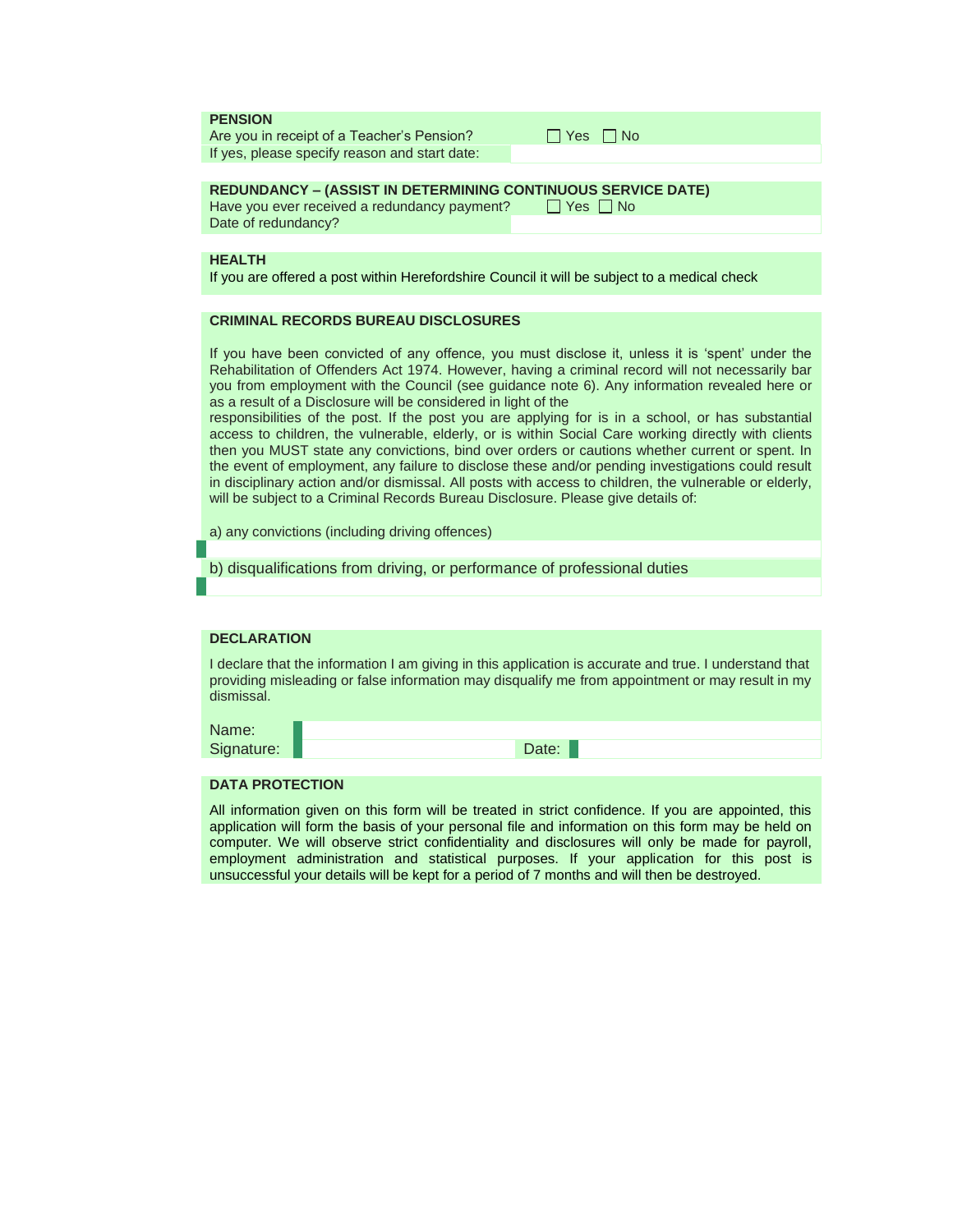

Your Name

Job Applied For:

# Part two diversity monitoring form

# **Please return this form in a sealed envelope with your application form**

The following information is needed to help us ensure that our services are accessible to all. Your answers will be treated in the strictest confidence and will not be used to identify you.

The Diversity Monitoring form will not be seen by the selection panel. It will be detached and the information used for monitoring purposes only.

# **Data Protection Act 1998**

The data collected in this form will only be used for the purpose of statistical monitoring. This information will only be retained for as long as is considered necessary for monitoring purposes and then it will be destroyed. At all times it will be kept in accordance with the Act.

| Your gender:                 |                        |                                                                                        |
|------------------------------|------------------------|----------------------------------------------------------------------------------------|
| <b>Male</b><br><b>Female</b> | Other, please specify: |                                                                                        |
|                              |                        |                                                                                        |
| Your date of birth           |                        |                                                                                        |
|                              |                        |                                                                                        |
| Your age category:           |                        |                                                                                        |
| 0-15 years                   | 25-44 years            | 65-74 years                                                                            |
| 16-24 years                  | 45-64 years            | 75+ years                                                                              |
|                              |                        | Do vou have a disability Jong-term illness or health problem (12 months or more) which |

Do you have a disability, long-term illness or health problem (12 months or more) which limits daily activities or the work you can do or you have been diagnosed with a condition such as HIV, cancer, multiple sclerosis which is deemed to be covered from point of diagnosis rather than from when the condition may affect ability to carry out normal day to day activities.

| $\Box$ Yes – please specify below (tick all that apply):<br><b>No</b> |
|-----------------------------------------------------------------------|
|                                                                       |
| Deaf/hard of hearing/acute hearing                                    |
| Blind/partially sighted/sensitive to light                            |
| $\Box$ Learning disability or difficulty                              |
| <b>Mental Health</b>                                                  |
| Progressive/chronic illness (e.g. MS, cancer)                         |
| Mobility difficulties                                                 |
| $\Box$ Other (please specify):                                        |

# **Your sexual orientation (please tick one only):**

| <b>Pour conduit of formation</b> (product tron only print). |  |
|-------------------------------------------------------------|--|
| leterosexual                                                |  |